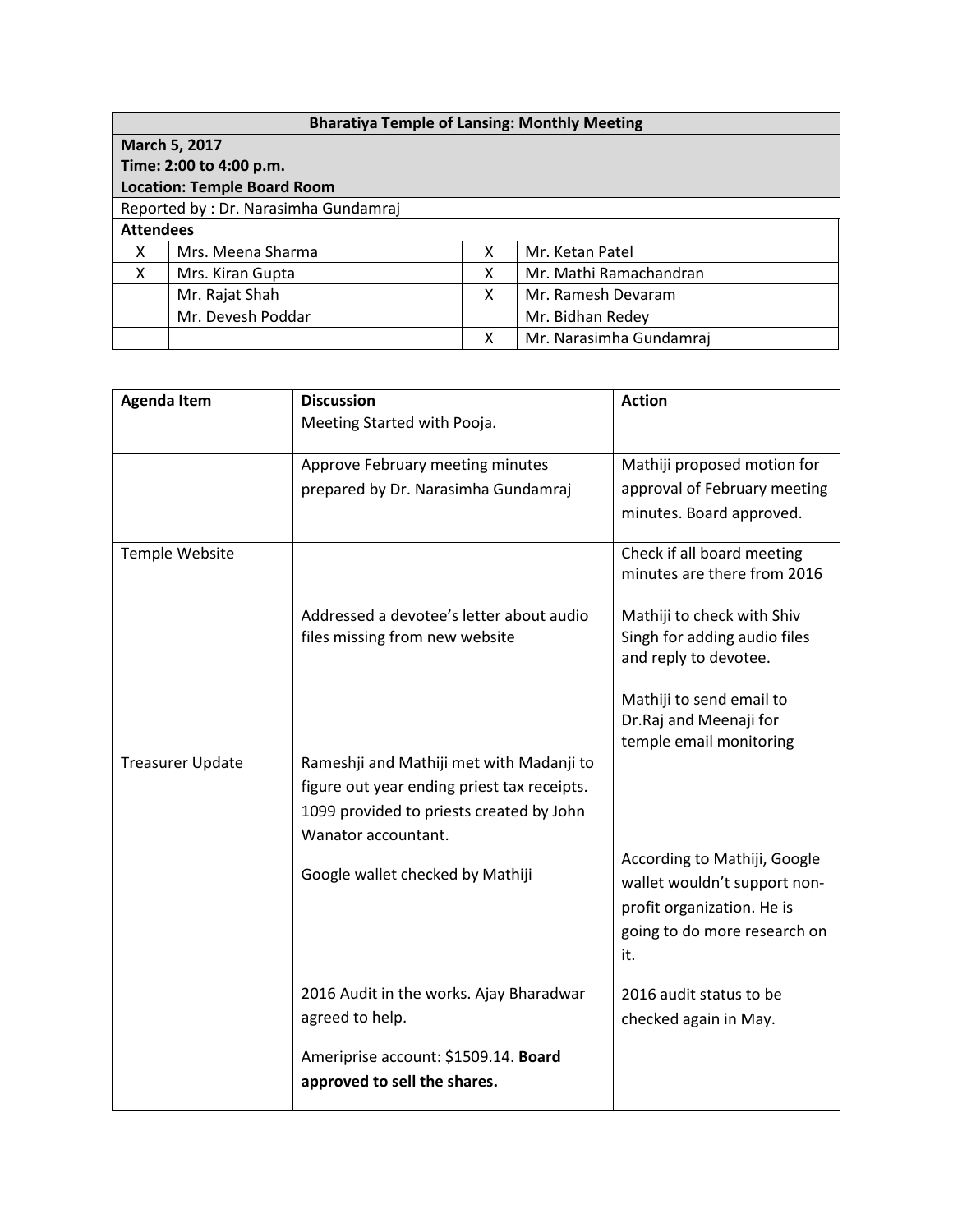|                            | Ornaments audit to be done for this year.<br>Board approved sale of small mangalsutras<br>from previous years kalyanams to<br>community.<br><b>Bank Balances:</b><br>Checking: \$57,857.12<br>Savings: \$80,121.52                                                                                                                                                                 | Mathiji to audit ornaments<br>with 2 community members.<br>Board approved to assign<br>Ramesh Devaram as acting<br>treasurer and also gave<br>access to the Fifth Third bank<br>account.                            |
|----------------------------|------------------------------------------------------------------------------------------------------------------------------------------------------------------------------------------------------------------------------------------------------------------------------------------------------------------------------------------------------------------------------------|---------------------------------------------------------------------------------------------------------------------------------------------------------------------------------------------------------------------|
| <b>Fundraising Update</b>  | Plaques for donors reaching life member<br>and other status to be placed on the board<br>in the lobby ordered.<br>Fund raising update: Committee met with<br>various community leaders to discuss plans<br>for fundraising. Suggestions taken.<br>Membership drive underway.<br>Board approved advertisement on temple<br>TV in the lobby and basement at 365<br>dollars per year. | Mathiji already ordered. He<br>will fix it with the help of<br>Ashokji, Rameshji and<br>Shastriji.<br>Dr. Raj will send message to<br>Meenaji to E mail to<br>community that they can<br>advertise on the temple tv |
| Priest Committee<br>update | Shastriji wants vacation in April<br>If priest is sick and there is a Pooja<br>scheduled outside they should check with<br>the board or priest committee.<br>Making the community aware of priest<br>availability online.                                                                                                                                                          | screen.<br>Priest committee to discuss<br>with them.<br>Website committee members<br>will work with Shiv Singh.                                                                                                     |
| Maintenance Update         | Part of the audio system not functioning<br>well.                                                                                                                                                                                                                                                                                                                                  | Follow up with Sandip Shah<br>and other audio experts in<br>the community for new<br>updated audio system.                                                                                                          |